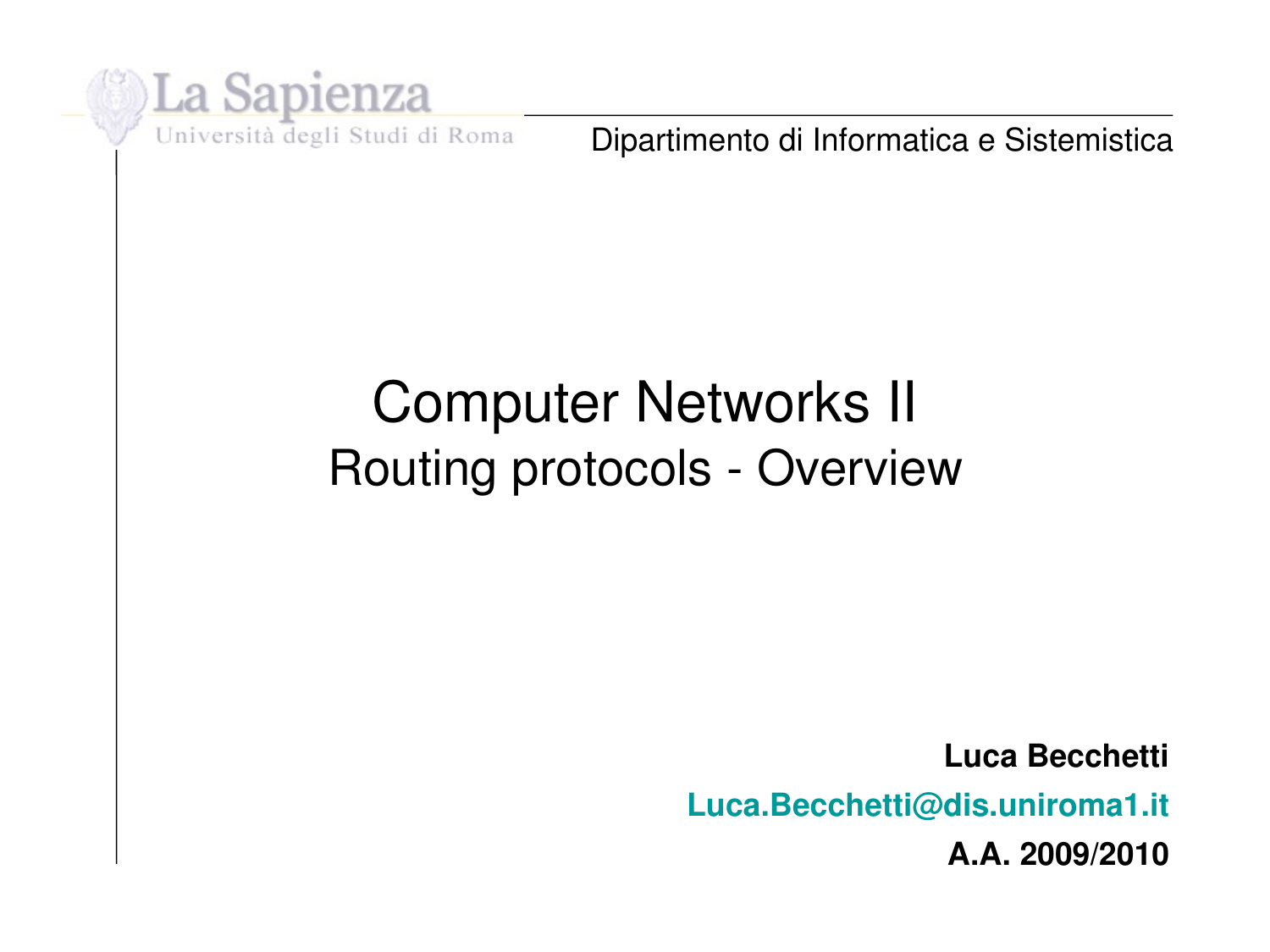# Goals

- Describe approaches and give overview of mechanisms adopted
- Describe key aspects of implementations
- Analyze two solutions adopted in practice – RIP
	- OSPF (more in detail)
- Some aspects to addressed in more detail by student [see references]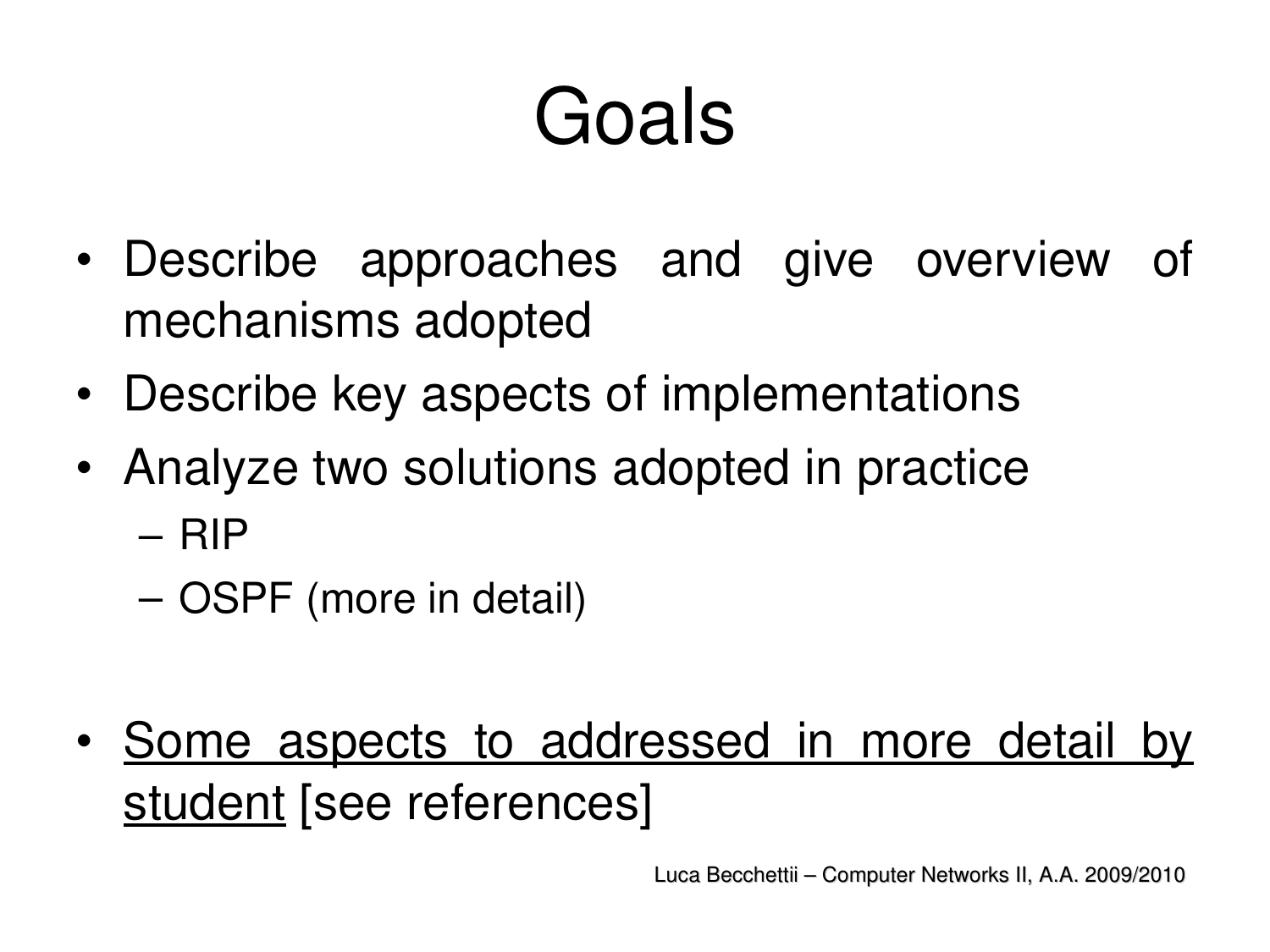## Routing

#### **Routing protocol**

Goal: find "good" sourcedestination path

Graph abstraction:

- Nodes are the routersr
- Links represent subnets
	- Weights on links: delay, cost in €, level of congestio
	- Special case: P2P link



- "Good" route:
	- Usually, shortest path
	- different definitions of shortest path possible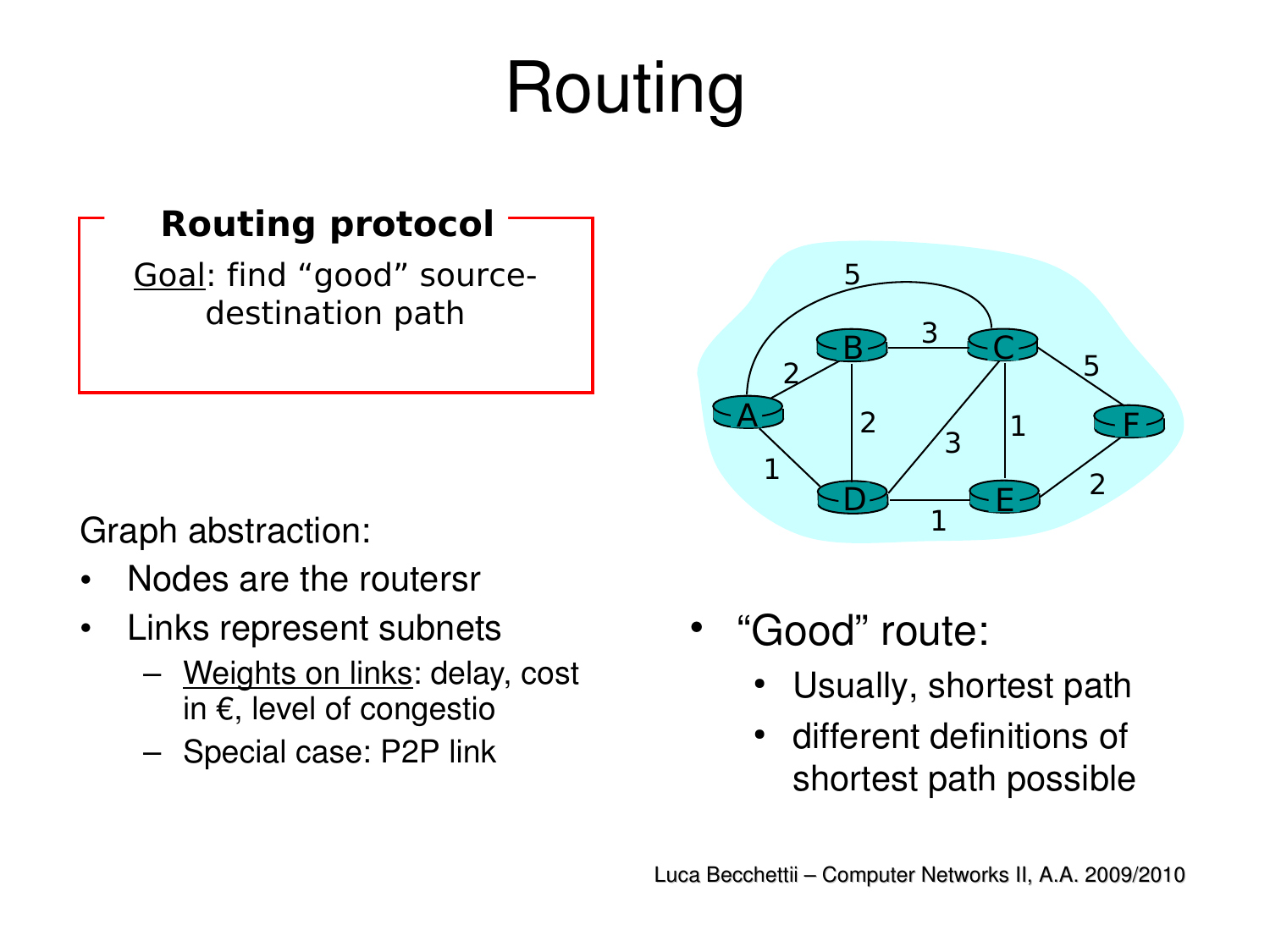## Classification of routing algorithms

#### **Global vs distributed Info**

Global:

- All nodes have full info about graph and link costs
- "Link state" algorithms Distributed:
- Router knows neighbours and costs of links to them
- Iterative and distributed computation: info exchanged with neighbours
- $\bullet$ "Distance vector" algorithms

### **Static vs dynamic**

Static:

• Routes vary slowly over time

Dynamic:

- Routes change frequently
	- Periodic updates
	- Updates triggered by changes in links' costs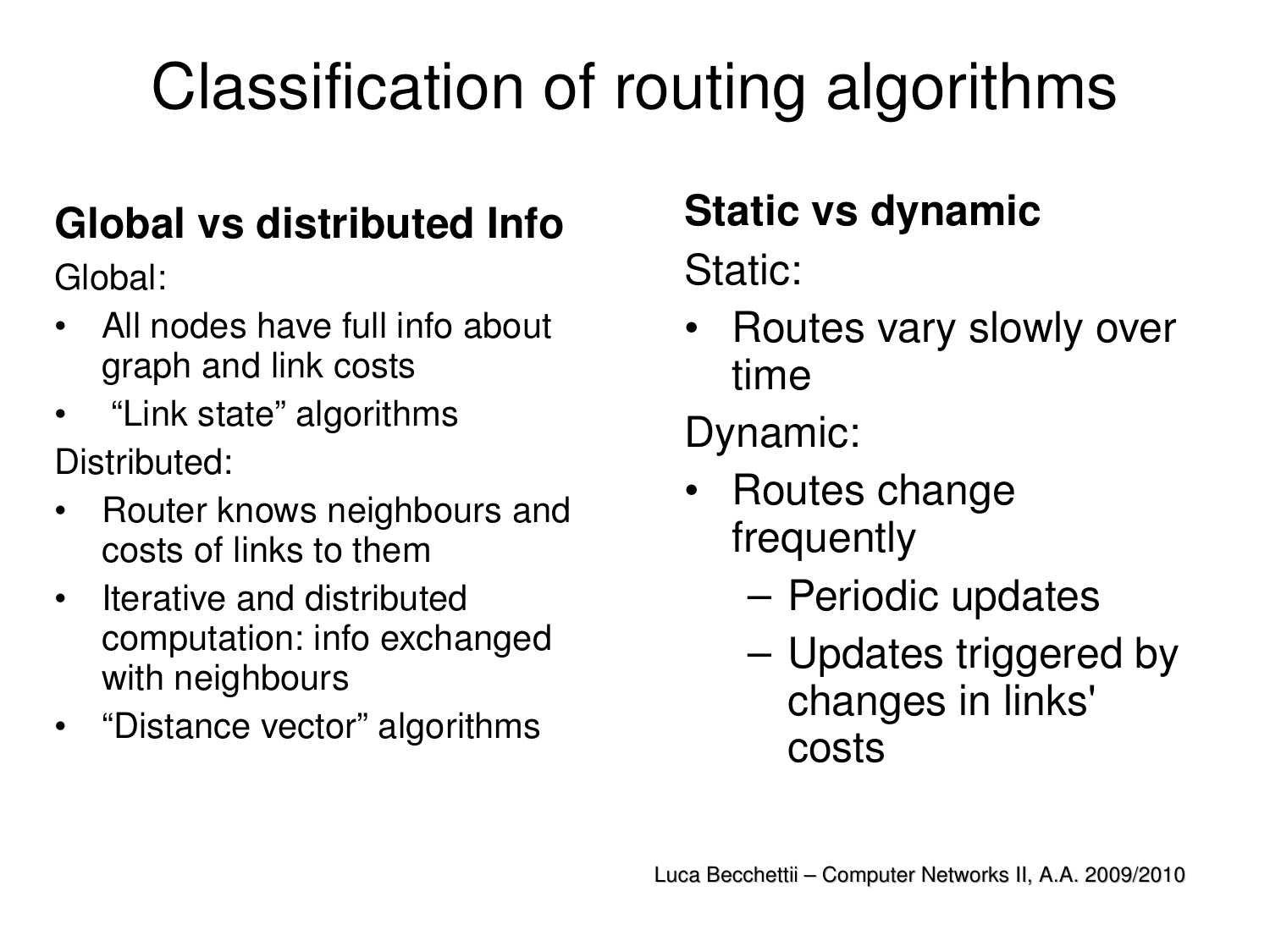## Forwarding (or routing) table

- Cost to reach a given destination
- Next hop (router) to destination
- This is only neccessary info
	- Real tables much more complex



|                    |    | Outgoing link, cost |  |  |  |
|--------------------|----|---------------------|--|--|--|
| Destinazione       |    | E, 2                |  |  |  |
|                    | C  | C, 4                |  |  |  |
|                    | L) | E,2                 |  |  |  |
|                    | E  | E, 1                |  |  |  |
|                    | F  | E,3                 |  |  |  |
| Routing table at B |    |                     |  |  |  |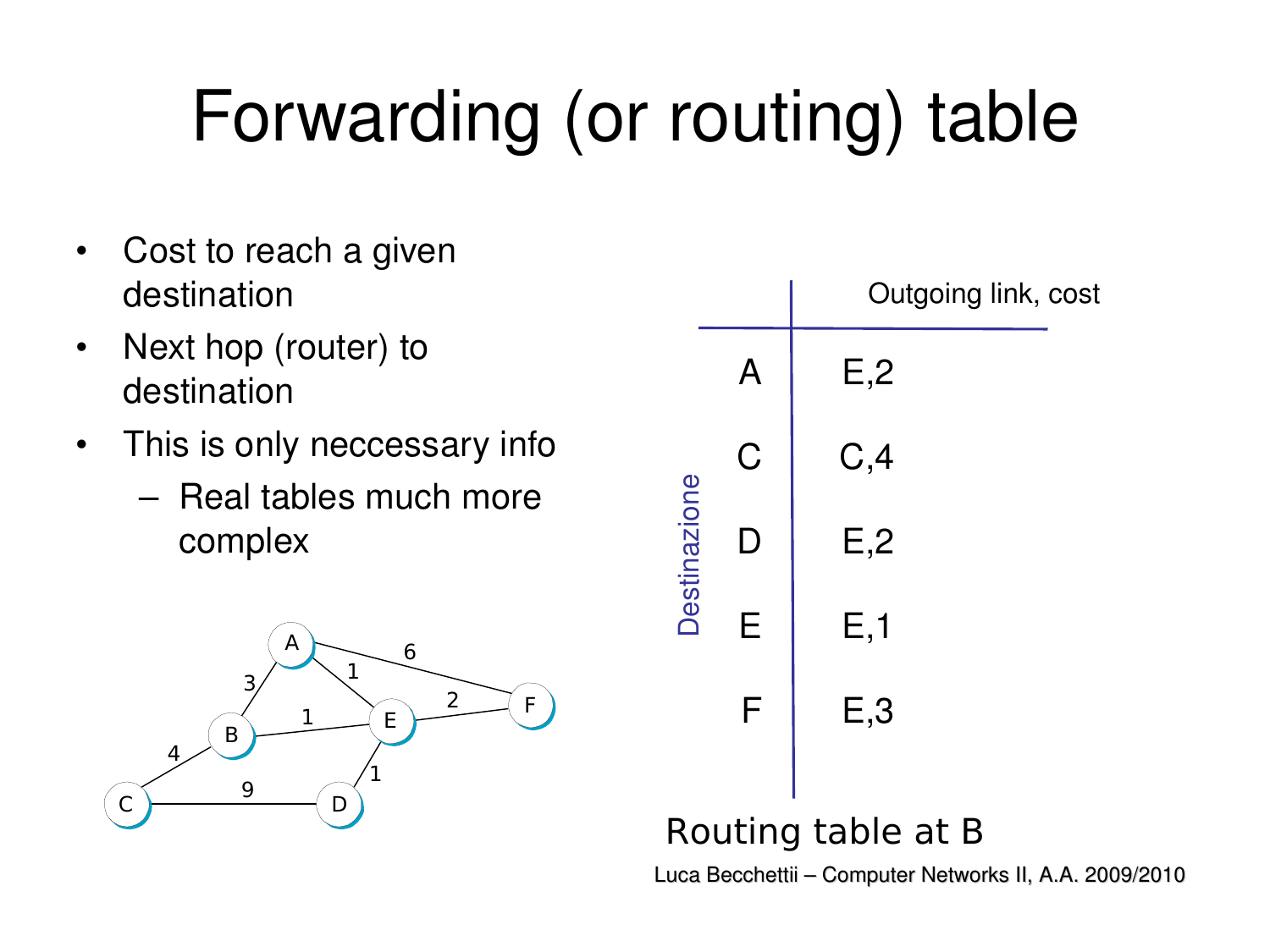## **Overview**

- Forwarding vs Routing
	- forwarding: to select an output port based on destination address and routing table
	- routing: process by which routing table is built



- **Factors** 
	- static: topology
	- dynamic: load
- Summarizing:
	- Routing: find routes to possible destination, build Routing Table
	- Forwarding: forward incoming packet to neighbour router on the basis of packet's destination, using information stored in routing table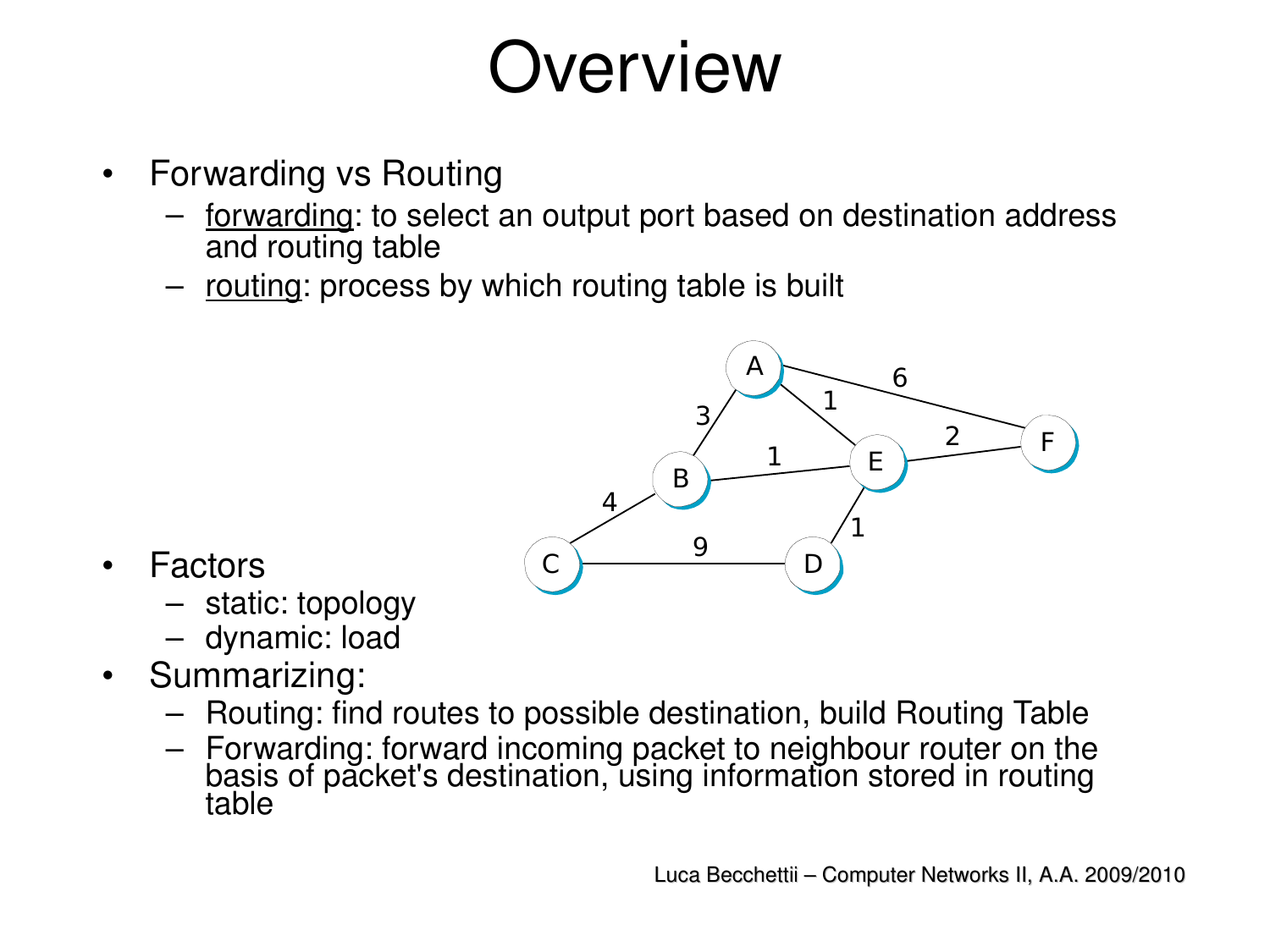#### Distance Vector Algorithms – overview

- Base algorithm: Bellman –Ford (distributed version)
- Each node maintains a set of triples
	- **(Destination, Cost, NextHop)**
- Directly connected neighbors exchange updates
	- periodically (on the order of several seconds)
	- whenever table changes (called *triggered* update)
- Each update is a list of pairs:
	- (**Destination, Cost)**
	- If A receives (C, 10) from B (B has to be a neighbour) this means that cost to reach C over A is  $10 + \text{cost}(A, B)$
- Update local table if receive a "better" route
	- smaller cost
	- $-$  came from next-hop
- Refresh existing routes; delete them if they time out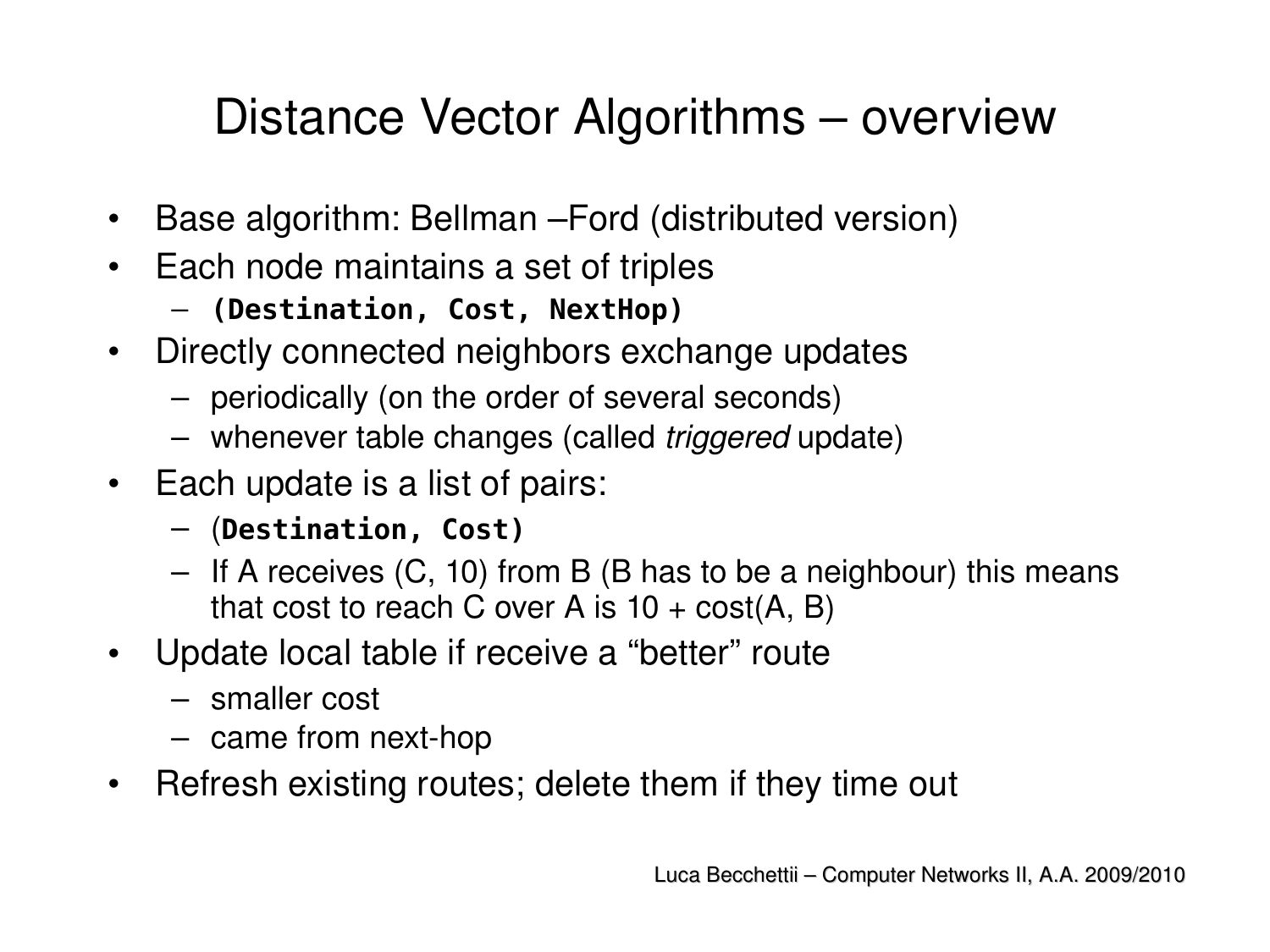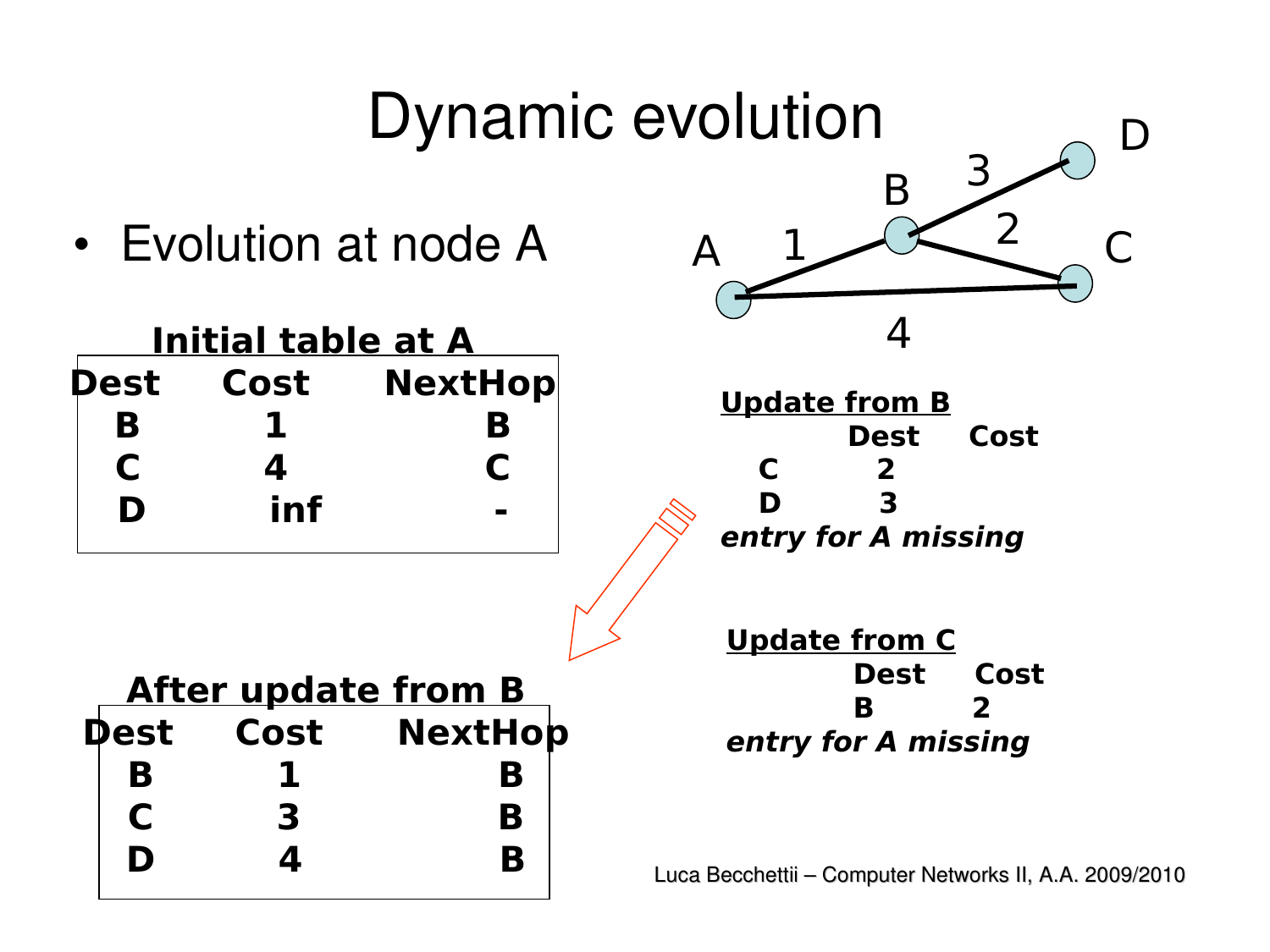### Distance Vector Routing Algorithm

#### Iterative:

- Iterates until no more info exchanged
- self-terminating: no "stop" message exists

#### Asynchronous:

- Nodes do not perform steps synchronously Distributed:
- Every node communibates *only* with immediate neighbours

Distance Table (distance table present in every node)

- One entry for each destination
- One column for every node's neighbour
- Example: at node X, for dest. Y through Z:

$$
X_{(Y,Z)} = \begin{cases} \text{Distance from X to} \\ D(Y,Z) = c(X,Z) + \min_{W} \{D^{Z}(Y,w)\} \end{cases}
$$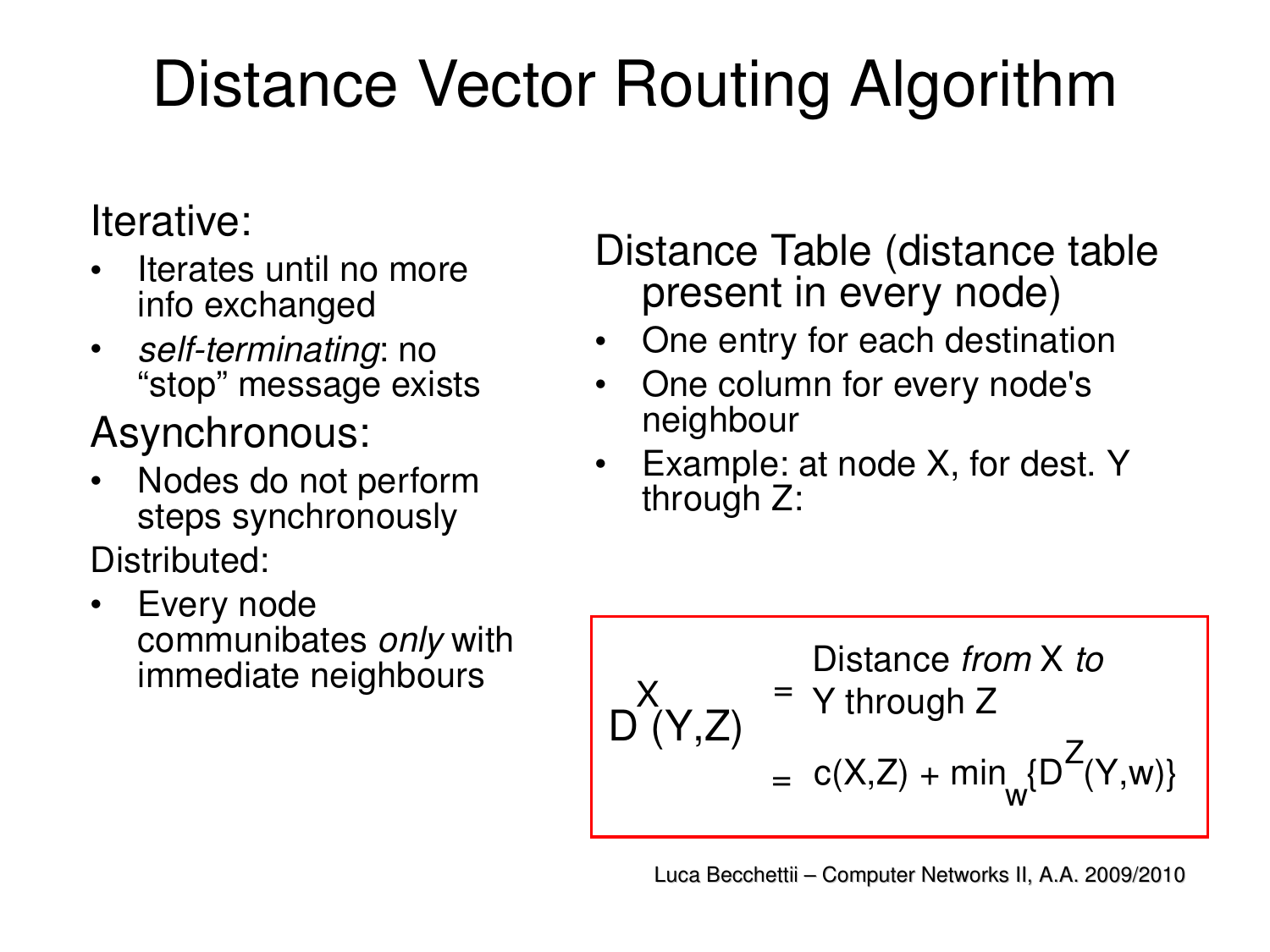### Distance table: example



$$
E = D(C, D) = c(E, D) + min_{w} {DD(C, w)}
$$
  
= 2+2 = 4  

$$
DE(A, D) = c(E, D) + min_{w} {DD(A, w)}
$$
  
= 2+3 = 5<sub>Ciclo!</sub>  

$$
DE(A, B) = c(E, B) + min_{w} {DB(A, w)}
$$
  
= 8+6 = 14<sub>Ciclo!</sub>

Costo per la destinazione via

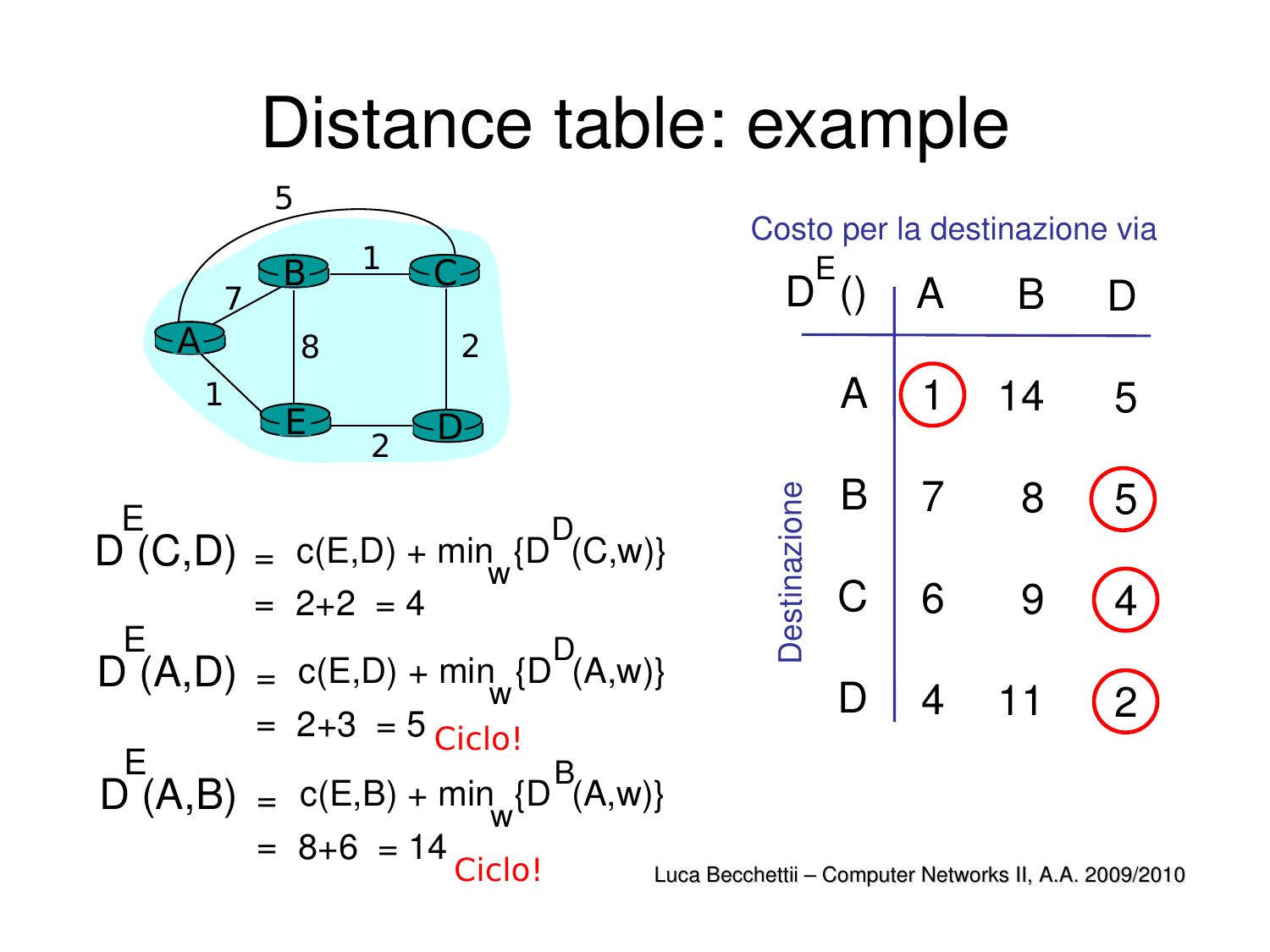## Distance table gives RT

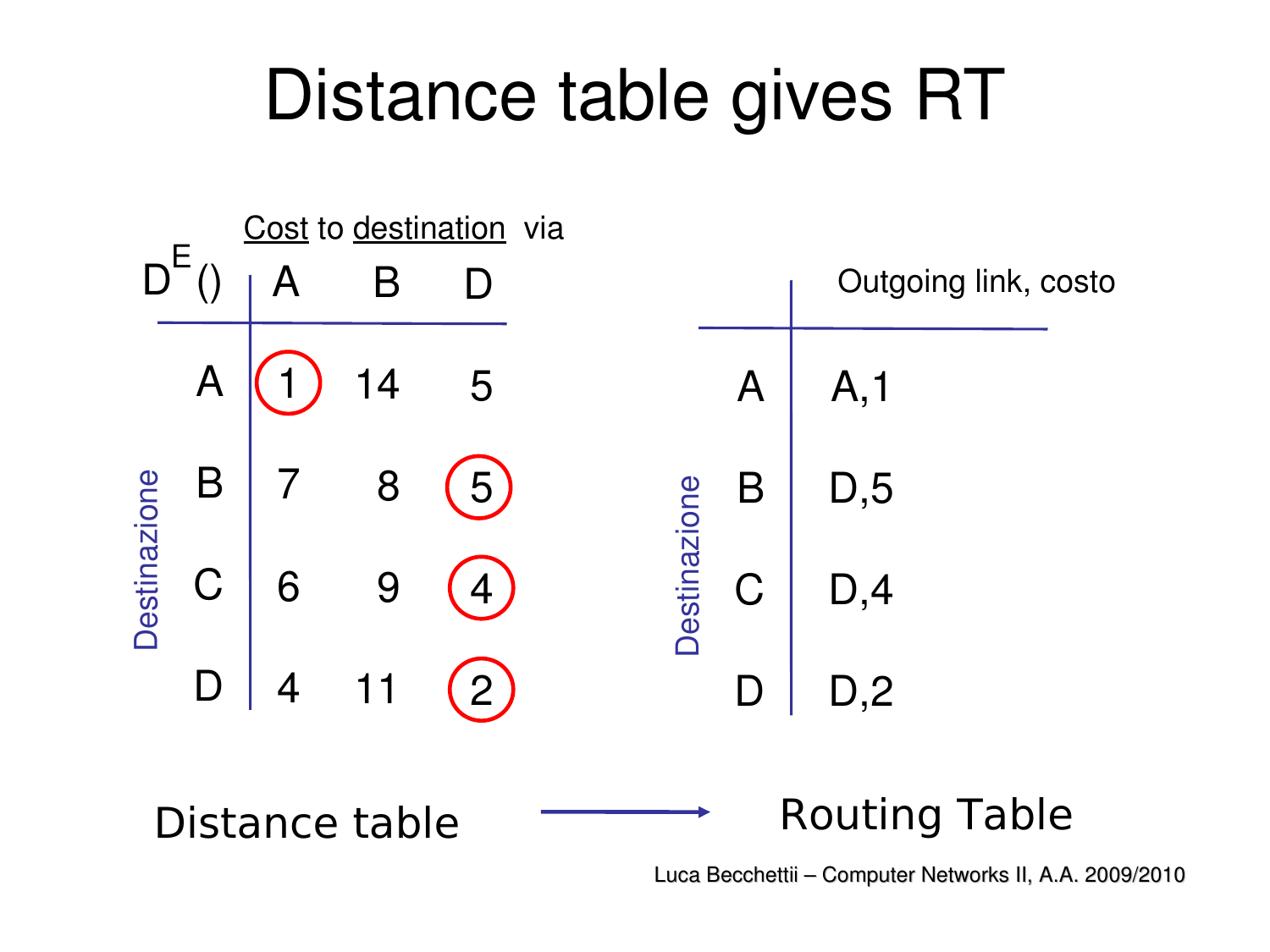### Distance Vector Routing: overview

- Iterative, asynchronous: each local iteration caused by:
- local link cost change
- message from neighbor: its least cost path change from neighbor

Distributed:

- each node notifies neighbors *only* when its least cost path to any destination changes
	- neighbors then notify their neighbors if necessary

#### Each node:

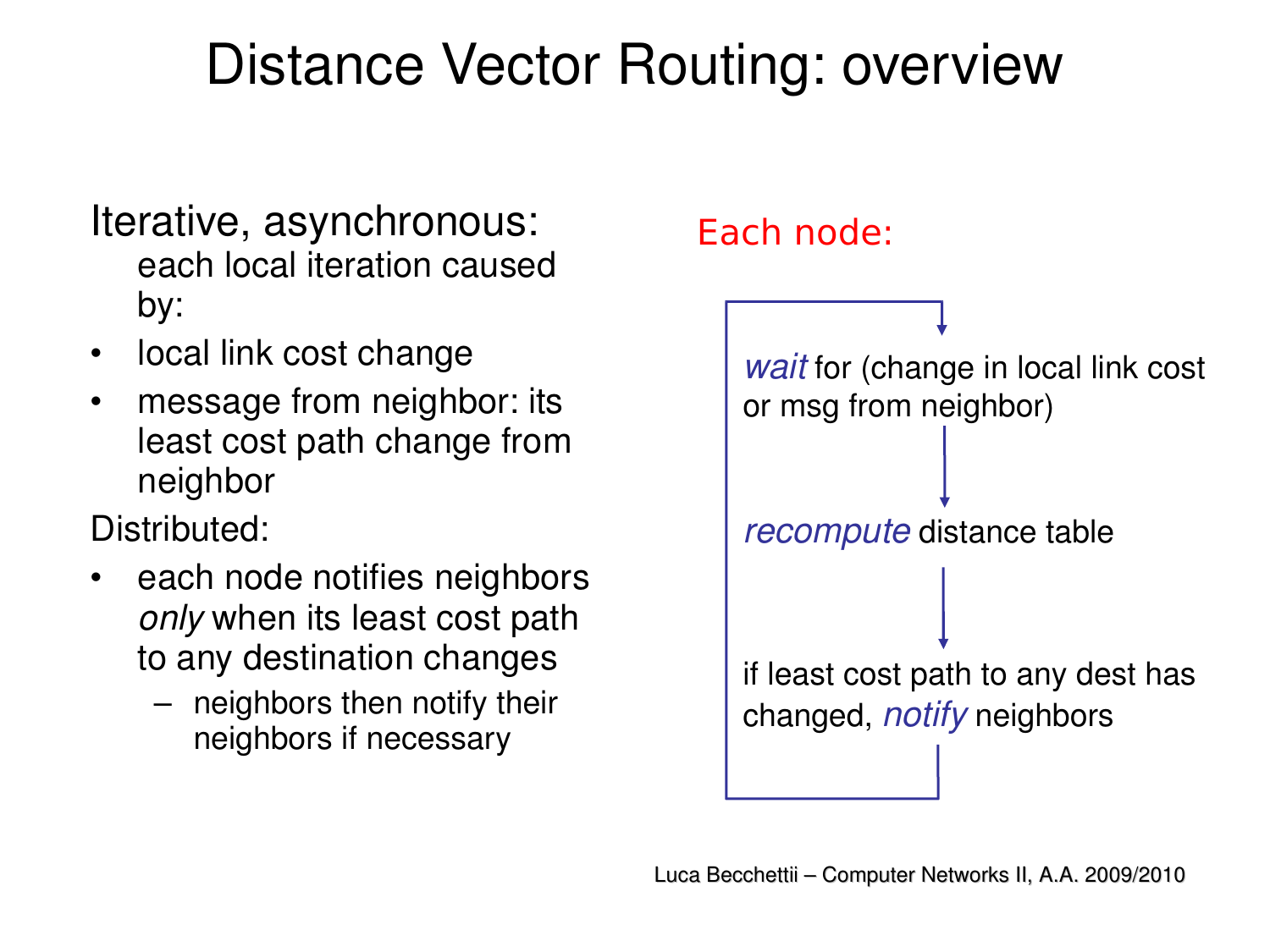## Distance Vector Algorithm

#### At every node X:

- Initialization:
- 2 for every adjacent node v:
- $\mathsf{D}\left(\bigvee^* V\right)$  = infinity  $\qquad$  /\* '\*' means "for every entry" \*/  $\mathsf{X}_{\!\mathsf{p}}$
- 4  $D''(v,v) = c(X,v)$ X
- 5 for every destination y
- 6 send min  $D'(y,w)$  to every neigh. /\* w varies over all neighbours of X \*/  $\bm{\mathsf{X}}$ w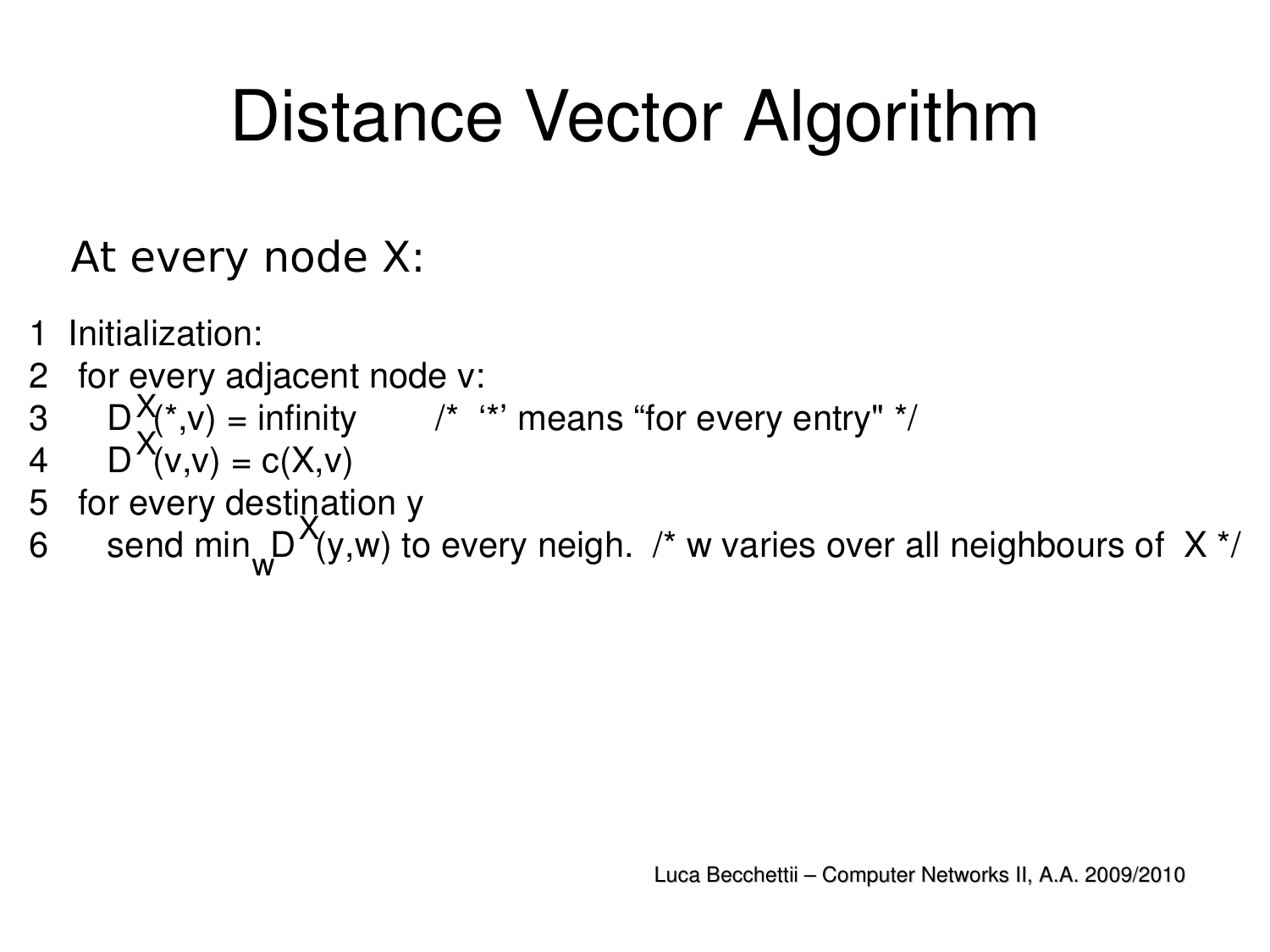### Distance Vector Algorithm (cont.):

#### 8 **loop**

- 9 **wait** (until link cost to some neighbour V changes
- 10 or update from neighbour V received)
- 11
- 12 **if** (c(X,V)changes by an amount d)
- 13 /\* update link costs for all destination over X by d
- 14  $\prime$ \* note: d may be positive or negative \*/
- 15 for every destination y:  $D^{(1)}(y, V) = D^{(1)}(y, V) + d$  $X'_{(V, V)}$   $\overline{X}$
- 16
- 17 **else if** (update from V for destination Y)
- 18 /\* shortest path from V to some Y changed \*/
- 19  $\prime$ \* V sends new valu for min  $D'(Y,w)$  \*/ w **v**
- 20  $\frac{\pi}{20}$  /\* let "newval" be new value  $\frac{\pi}{2}$
- 21 for every  $y$ :  $D'(Y,V) = c(X,V) + newval$ 22  $\mathsf{X}% _{0}^{X\left( t\right) }$
- 23 **if** new value for min $W<sub>W</sub>D(Y,w)$  towards destination Y X w
- 24 send new value for min D (Y,w) to every neigh. X w

```
Luca Becchettii – Computer Networks II, A.A. 2009/2010
```
26 **forever**

25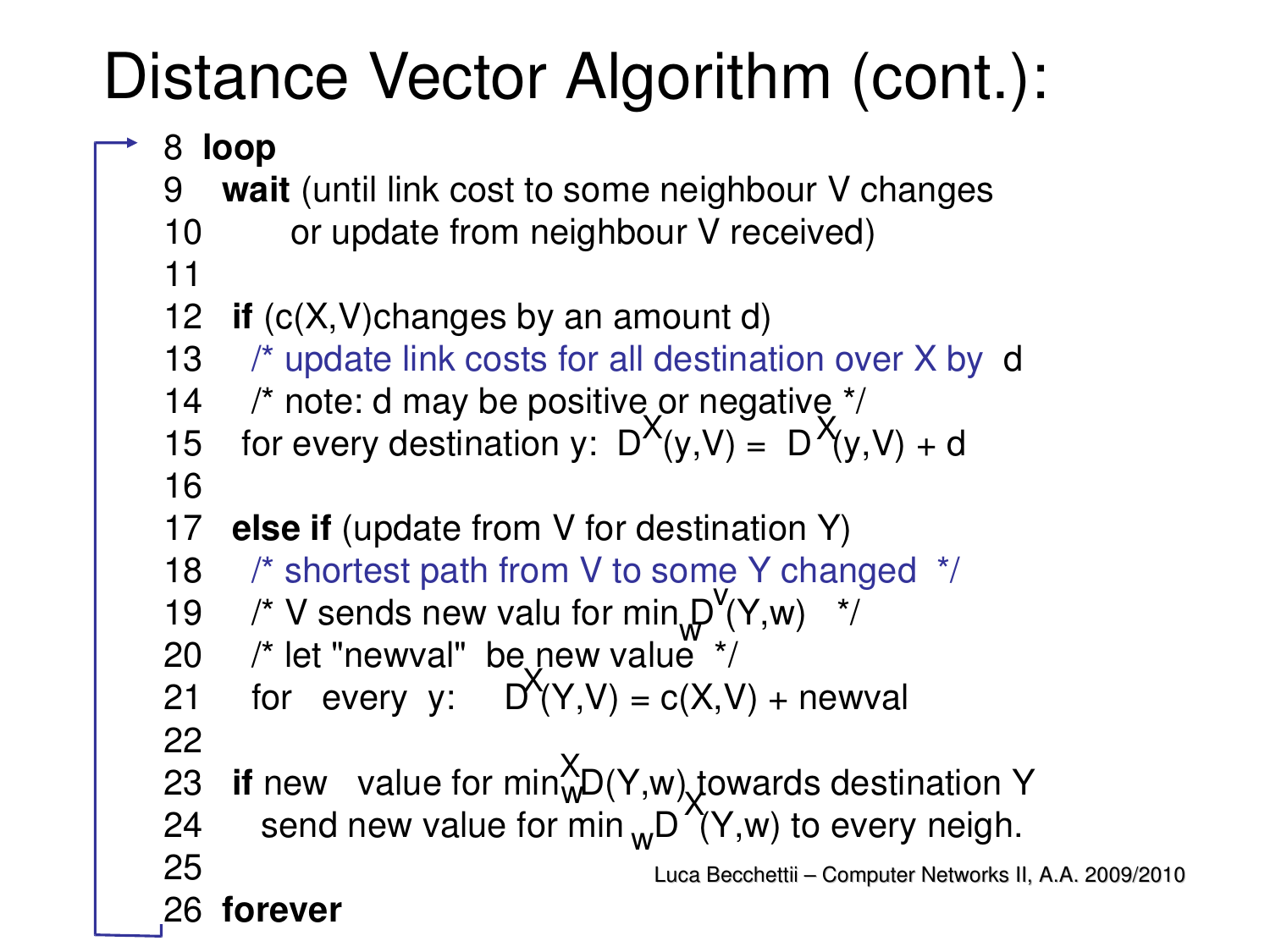## Example - Table at B



**Full example on Peterson and Davie's book**

|                | Destination   Cost | $\overline{1}$ | <u>NextHop</u> |  |
|----------------|--------------------|----------------|----------------|--|
|                | Α                  |                |                |  |
| <b>Initial</b> | C                  |                | C              |  |
|                |                    | $\infty$       |                |  |
|                | F                  | $\infty$       |                |  |
|                |                    | $\infty$       |                |  |
| D              |                    | $\infty$       |                |  |

|              |   |                | Destination Cost NextHop |  |
|--------------|---|----------------|--------------------------|--|
|              |   |                |                          |  |
| <b>Final</b> | Ć |                | A<br>$\overline{C}$      |  |
|              |   | $\overline{2}$ | Ć                        |  |
|              | Е | $\overline{2}$ | A                        |  |
|              |   | $\overline{2}$ |                          |  |
|              |   | 3              |                          |  |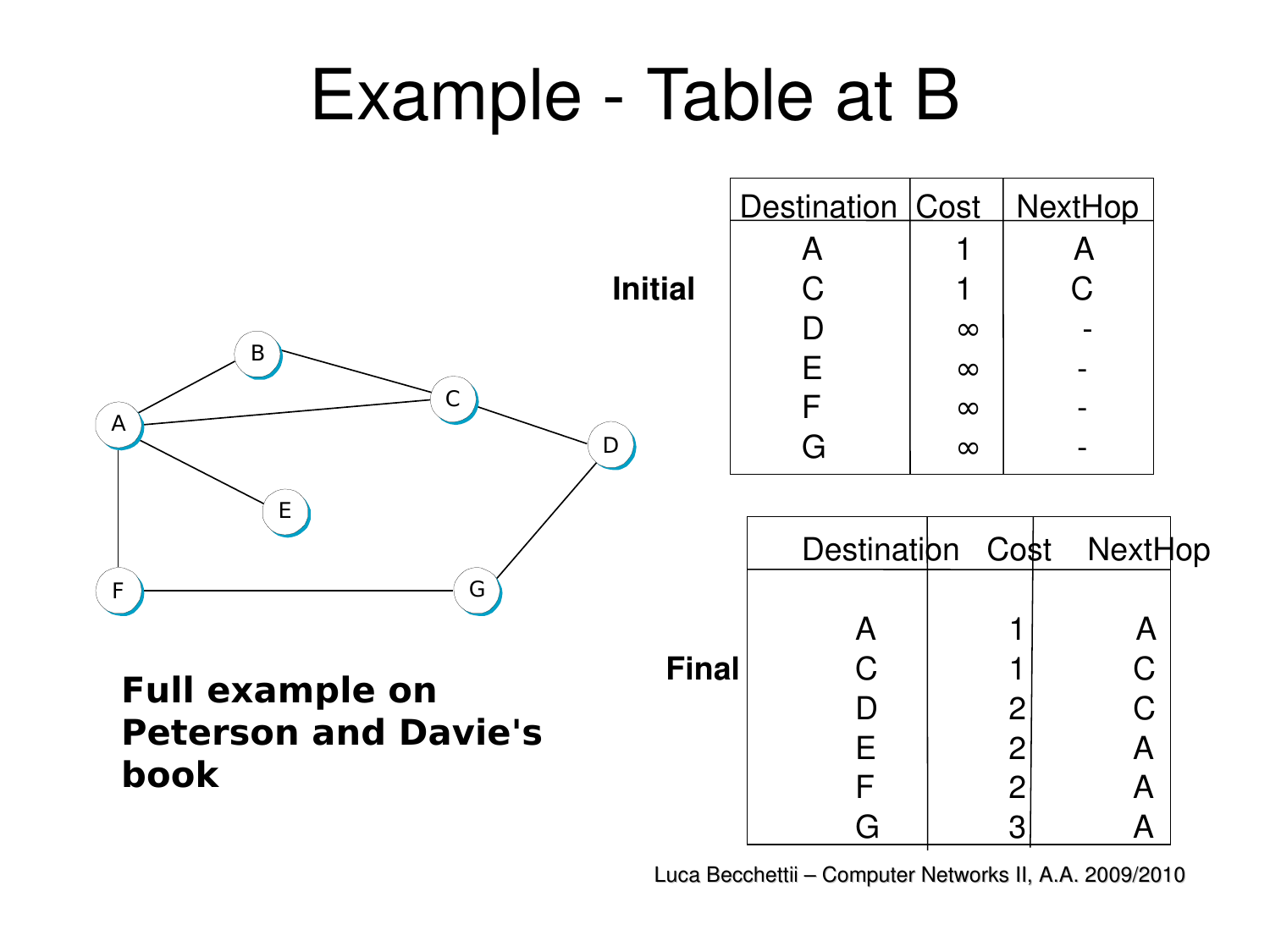# Routing Loops

Unit costs. Link  $(A, B)$  faults, cost from A to B  $\rightarrow$  inf.



- A receives periodic update from C before sending own update
- A updates entry for B (entry becomes (B 3 C)) and sends update to  $\Gamma$
- Process iterates until cost from C to B through D becomes lower than cost through A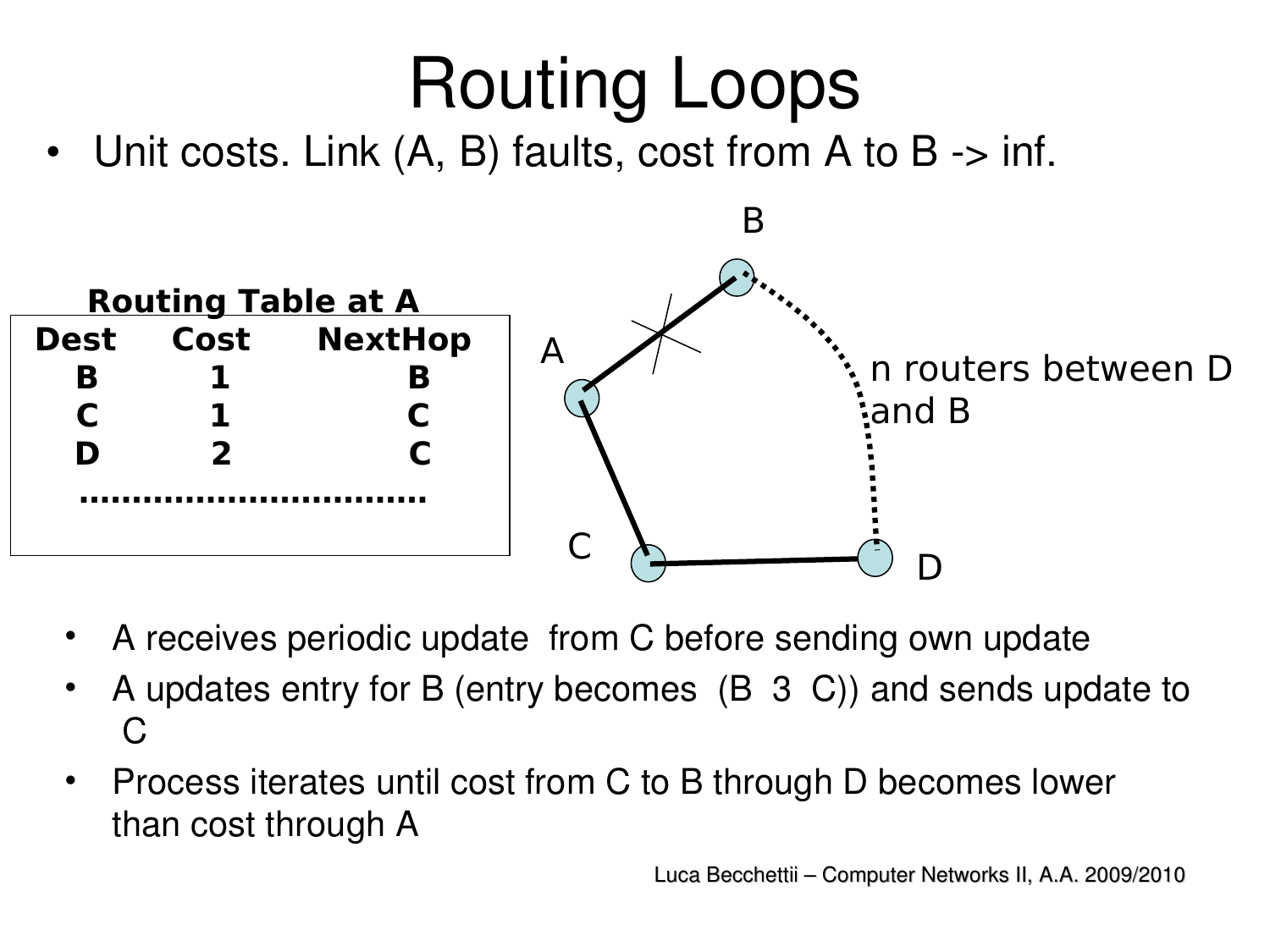## Loop-Breaking Heuristics

- Algorithm converges but this can be slow
- Fixes
	- Set infinity to 16
	- Split horizon
	- Split horizon with poison reverse
		- Do not send update to a neighbour if update caused by that neighbour's previous updates
	- Work often but not always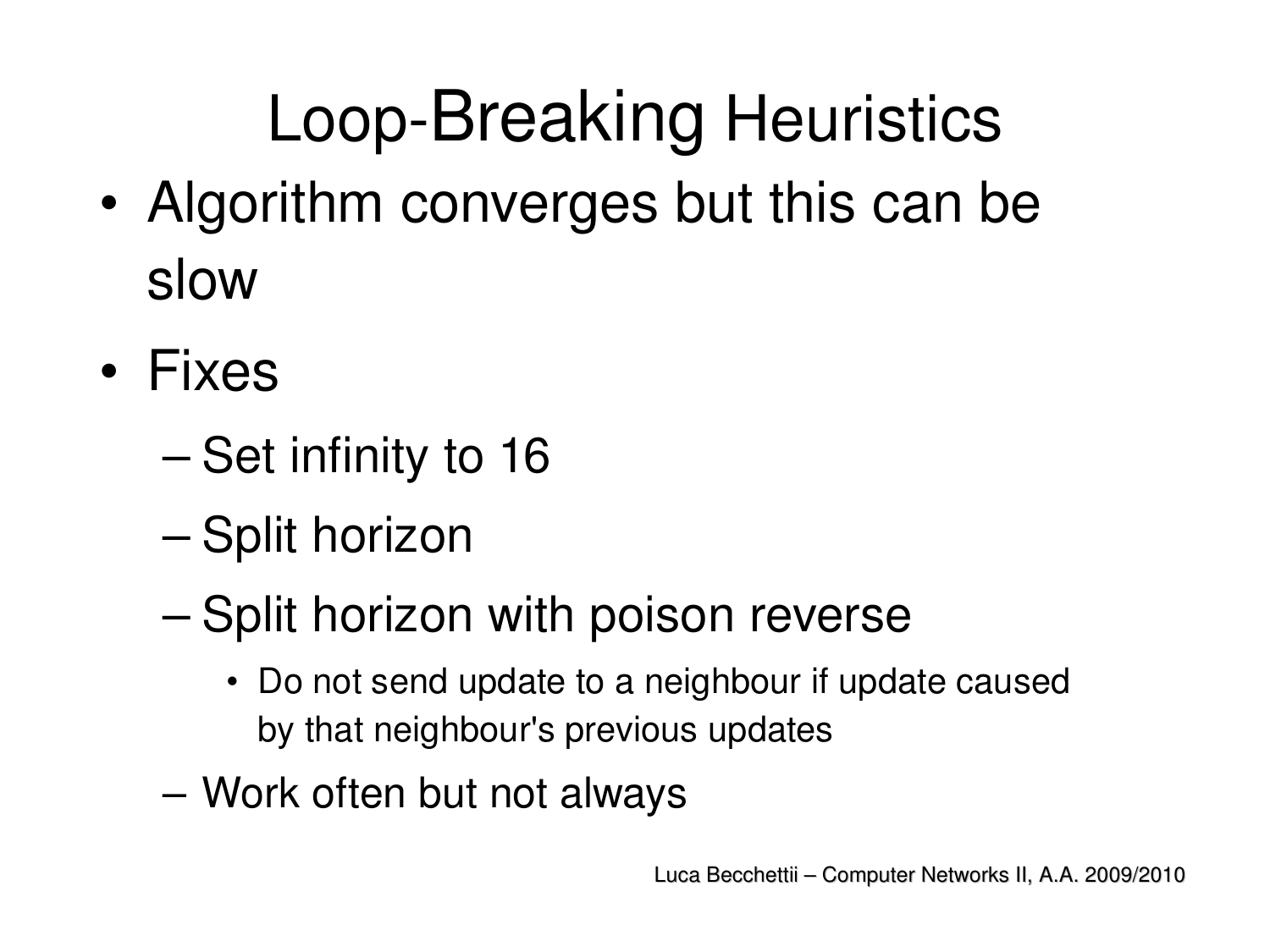## Link state algorithms

- Base algorithm: Dijkstra
	- Every router needs to know network topology (connectivity and link costs)
- Implementation aspects
	- Information gathering
		- Flooding
	- Define cost metrics
- A link state protocol: OSPF (Open Shortest Path First)
	- Dijkstra's algorithm
	- Protocol for the exchange of link state information
	- Advanced aspects
		- Hierarchical routing
		- Scalability' -> route summarization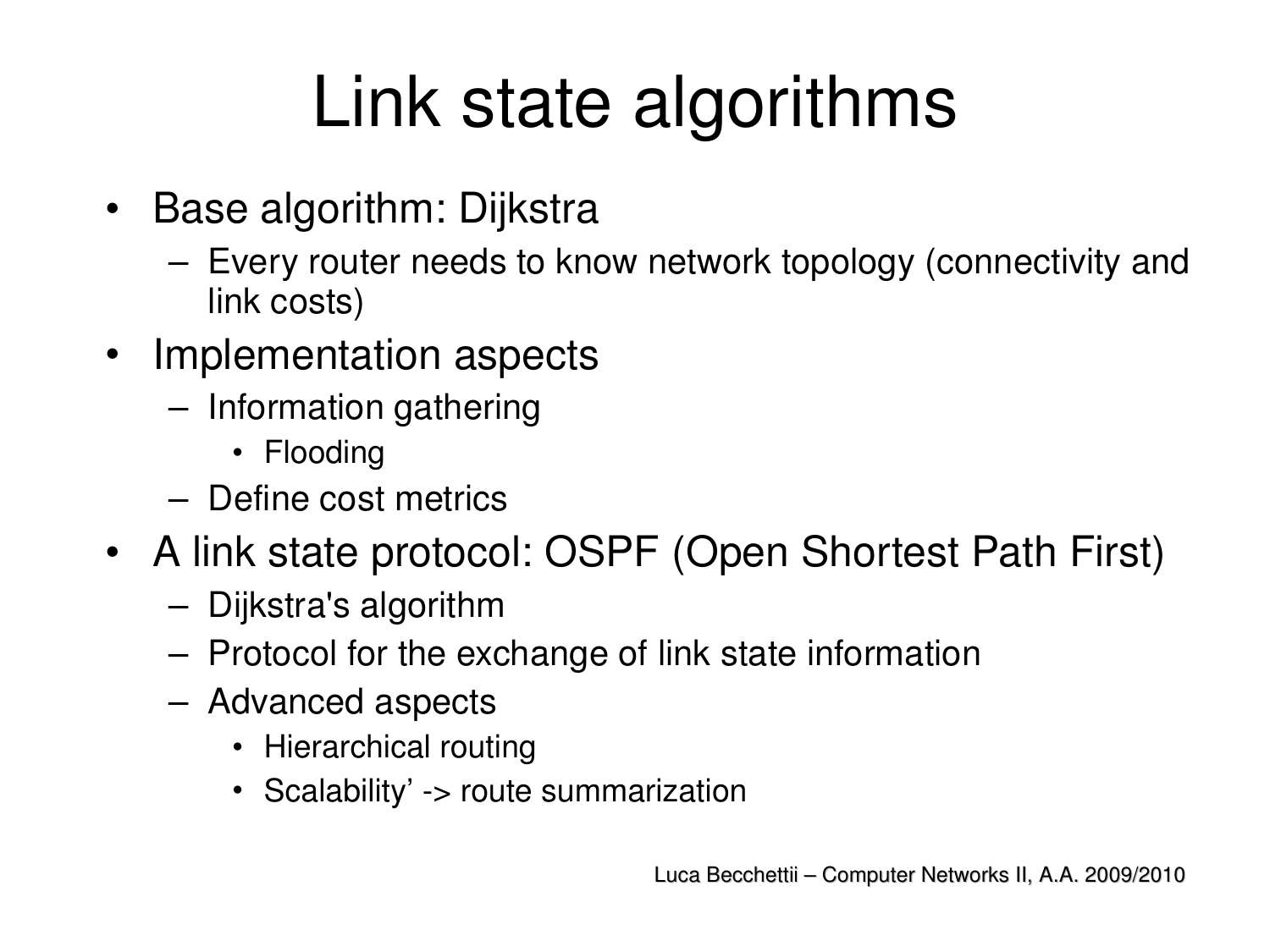### Dijkstra's algorithm

- Every nodes knows topology and link costs
	- Can be achieved using "link state broadcast"
	- All nodes posses same info
- Every node computes shortest paths to all other nodes i
	- Provides routing table for node
- Iterative: after k iterations, shortest paths to k destinations found

#### Notation

- $c(i,j)$ : link cost between i and j.
- $D(v)$ : last estimated value for shortest path cost to destination V
- $p(v)$ : v's predecessor on shortest path to v
- N: set of nodes for which shortest path cost has been exactly computed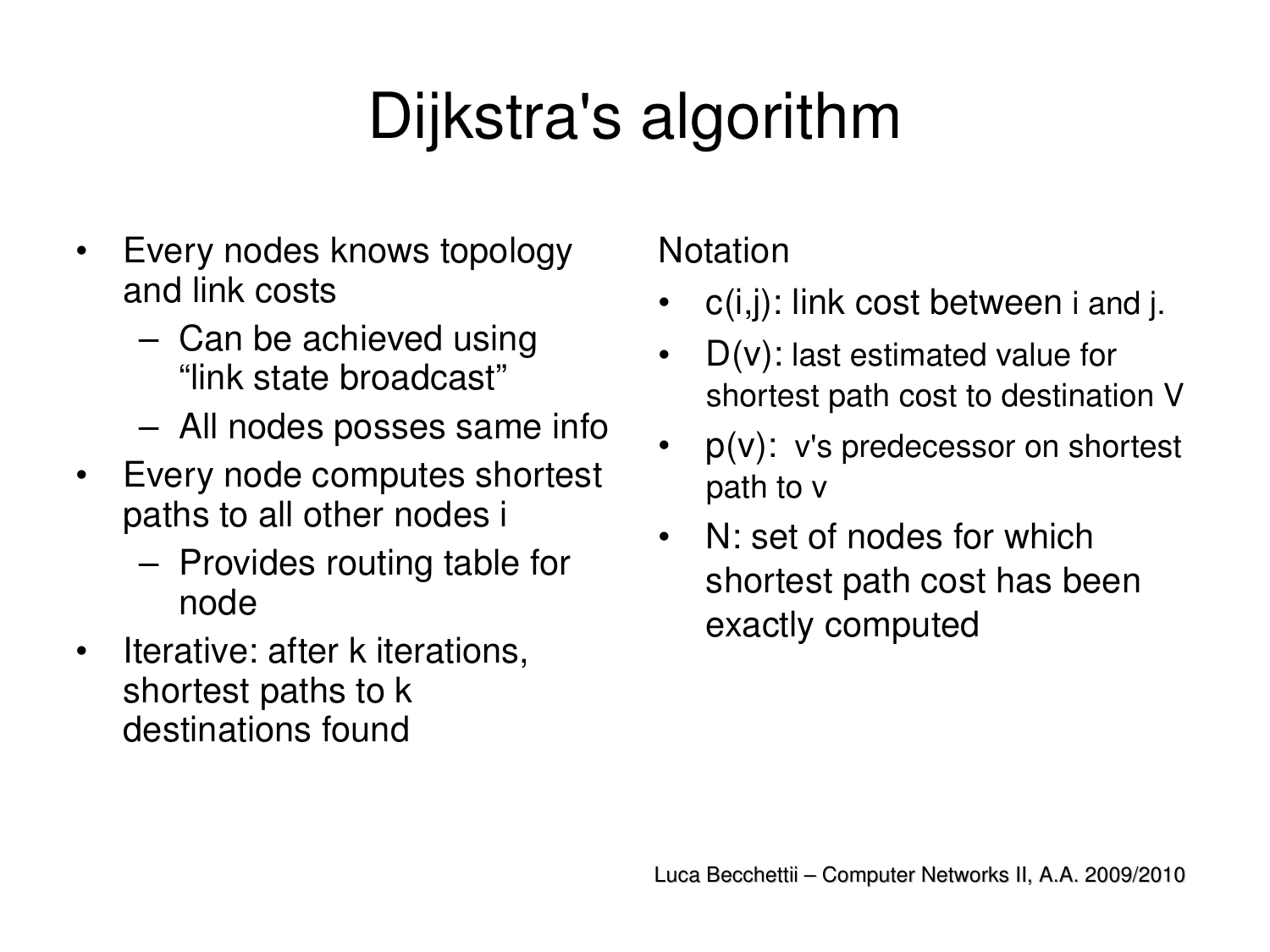## Dijkstra's algorithm/cont.

- 1 Initialization*:*
- 2  $N = \{A\}$
- 3 for all nodes v
- 4 if v adjacent to A
- 5 then  $D(v) = c(A,v)$
- 6 else D(v) = infty
- 7

#### 8 *loop*

- 9 find w not in N such that  $D(w)$  is a minimum
- 10 add w to N
- 11 update  $D(v)$  for all v adjacent to w and not in N:

12 
$$
D(v) = min(D(v), D(w) + c(w, v))
$$

- 13 /\* new cost to v is either old cost to v or known
- 14 shortest path cost to w plus cost from w to  $v^*$
- 15 *until all nodes in N*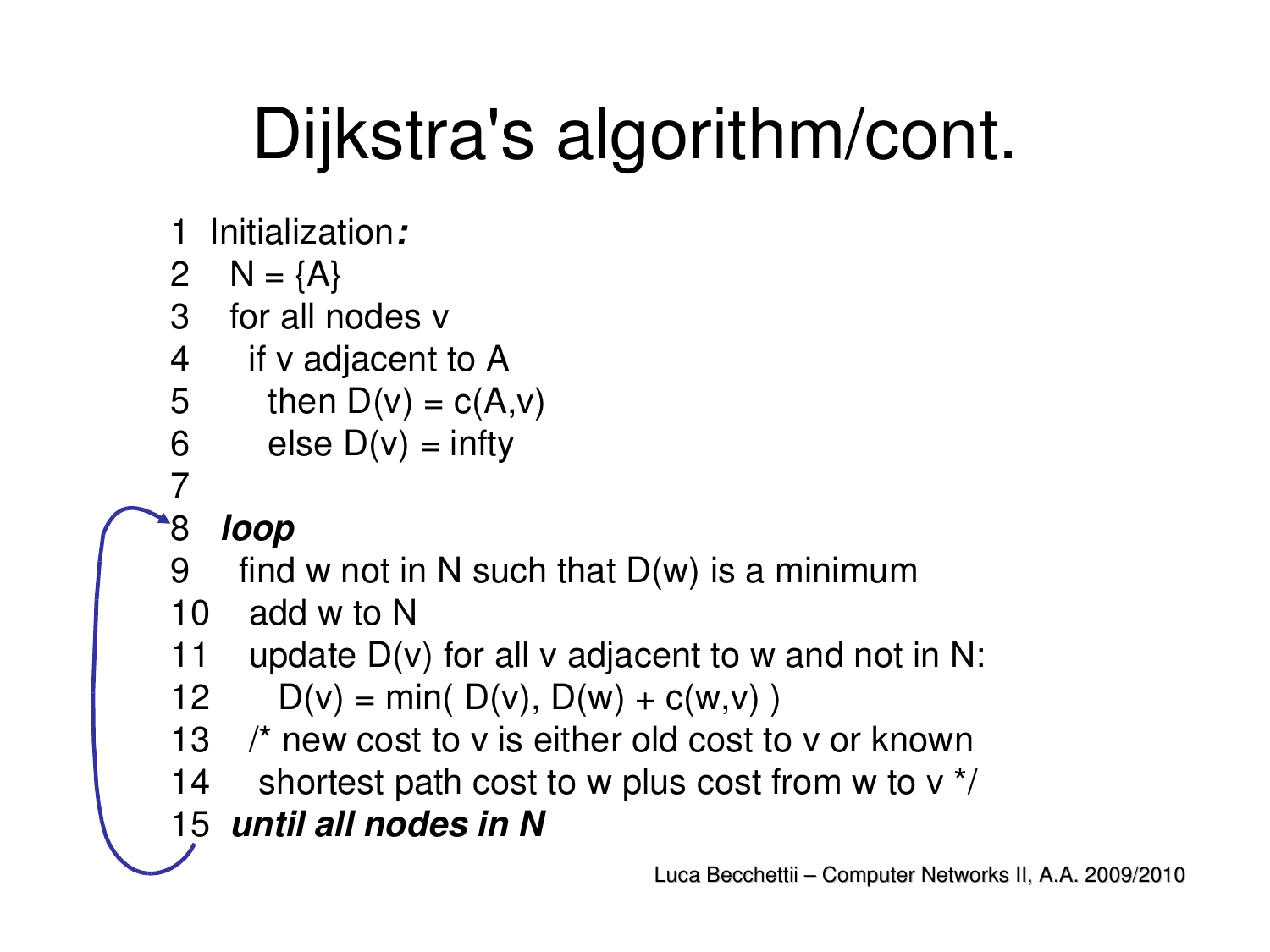## Dijkstra's algorithm: esempio

| <b>Step</b> | start N       | D(B), p(B) | D(C), p(C) | D(D), p(D) | D(E), p(E) | D(F), p(F) |
|-------------|---------------|------------|------------|------------|------------|------------|
|             | Α             | 2,A        | 5,A        | 1.A        | infinity   | infinity   |
|             | AD            | 2, A       | 4,D        |            | 2,D        | infinity   |
|             | <b>ADE</b>    | 2,A        | 3.E        |            |            |            |
|             | <b>ADEB</b>   |            | 3.E        |            |            | 4,E        |
|             | <b>ADEBC</b>  |            |            |            |            |            |
| 5           | <b>ADEBCF</b> |            |            |            |            |            |

**SA**  $D \leftarrow \frac{1}{1}$  E <u>B3 - EC</u> F 2 2 1 3 1 1 2 5 3 Routing Table at the end

Note: every sub-path of a shortest path is a shortest path between its end points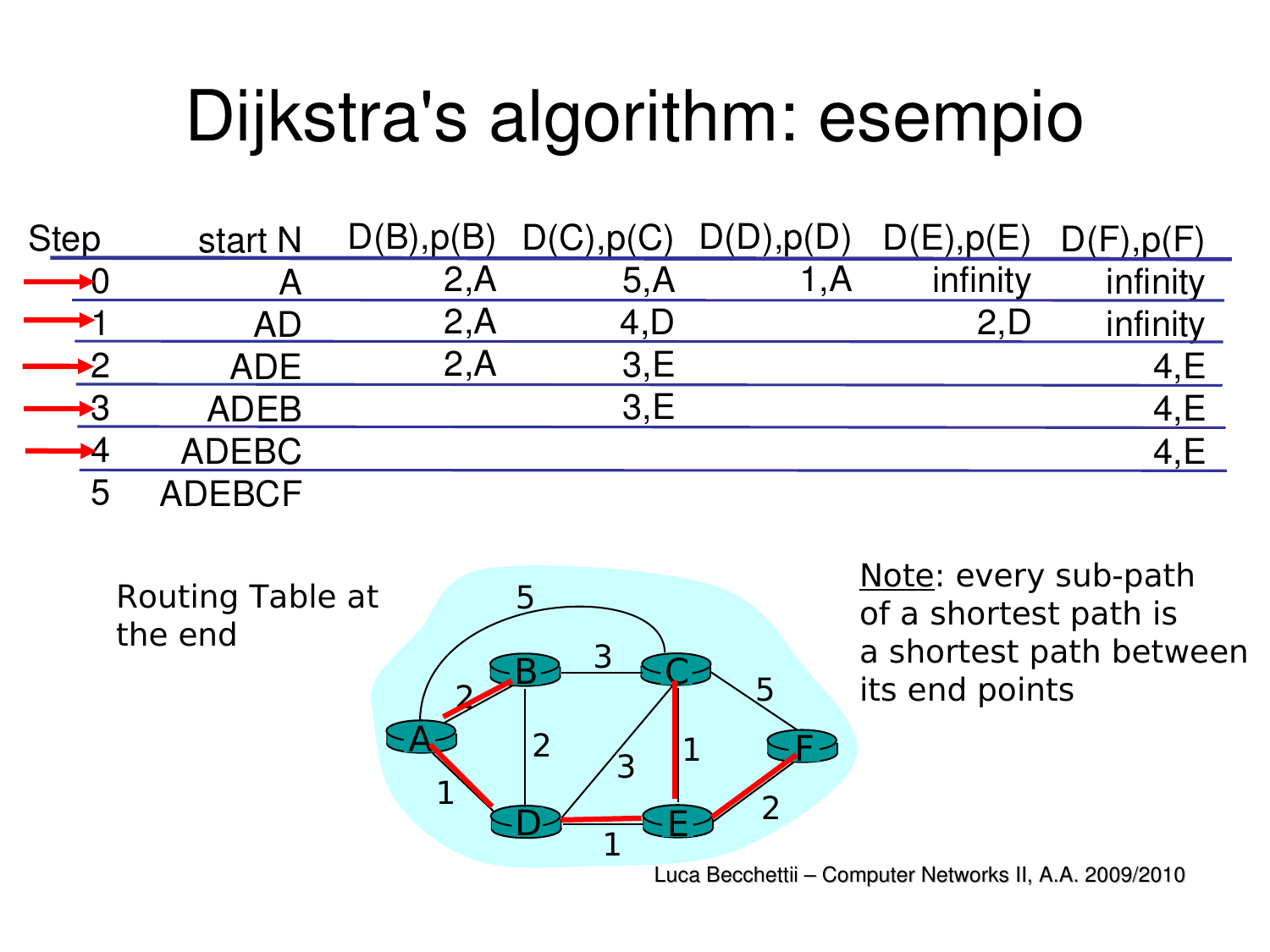## **Properties**

Computational complexity: n nodi

- Every iteration: check all nodes w not in N
- $n^{*}(n+1)/2$  comparison worst case:  $O(n^{2})$
- More efficient heap-based implementation: O(nlogn)

Route oscillations possiblei:

- e.g., link cost = congestion
	- Why this metric?

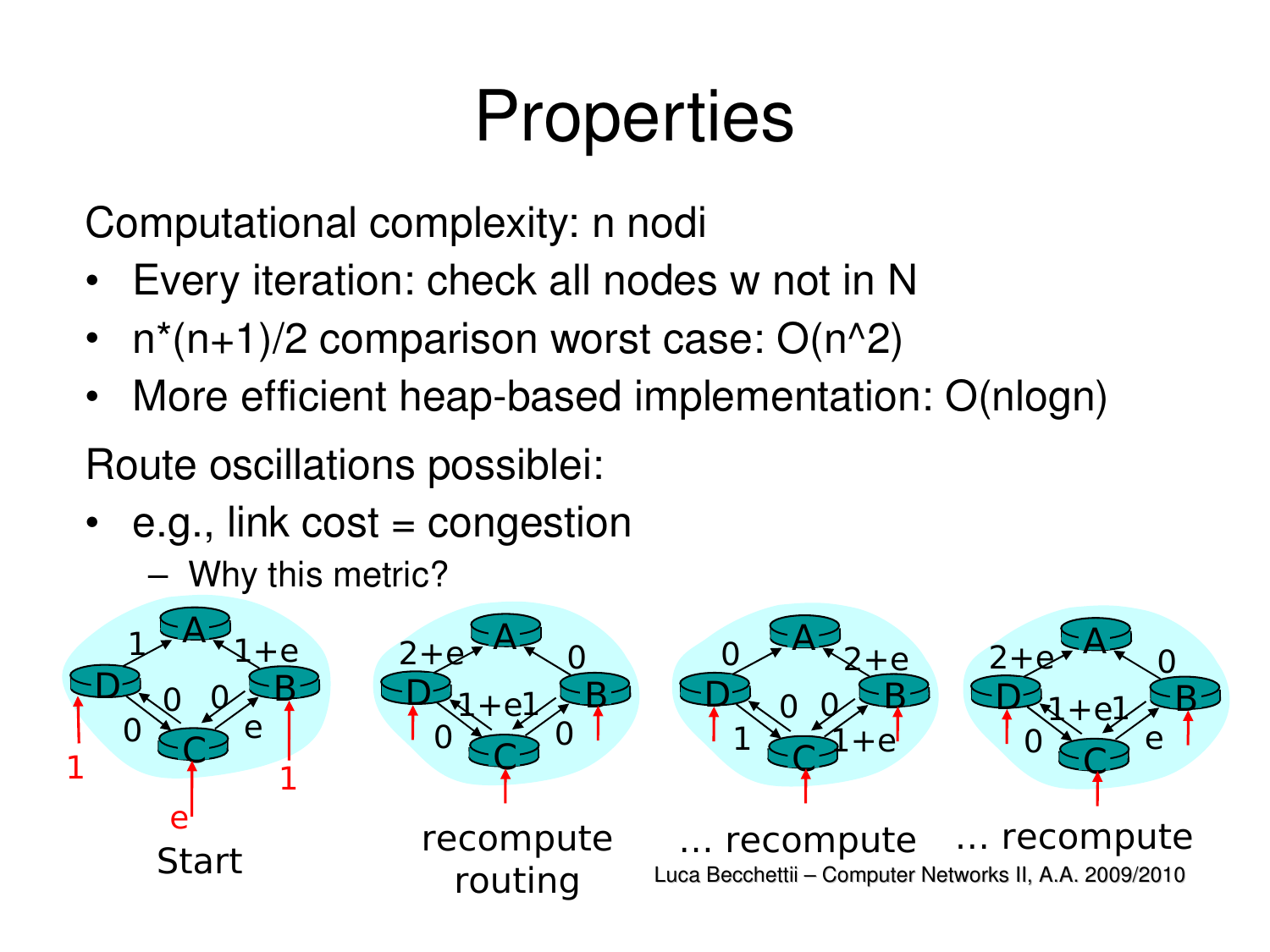## Implementation

### Strategies for link state information collection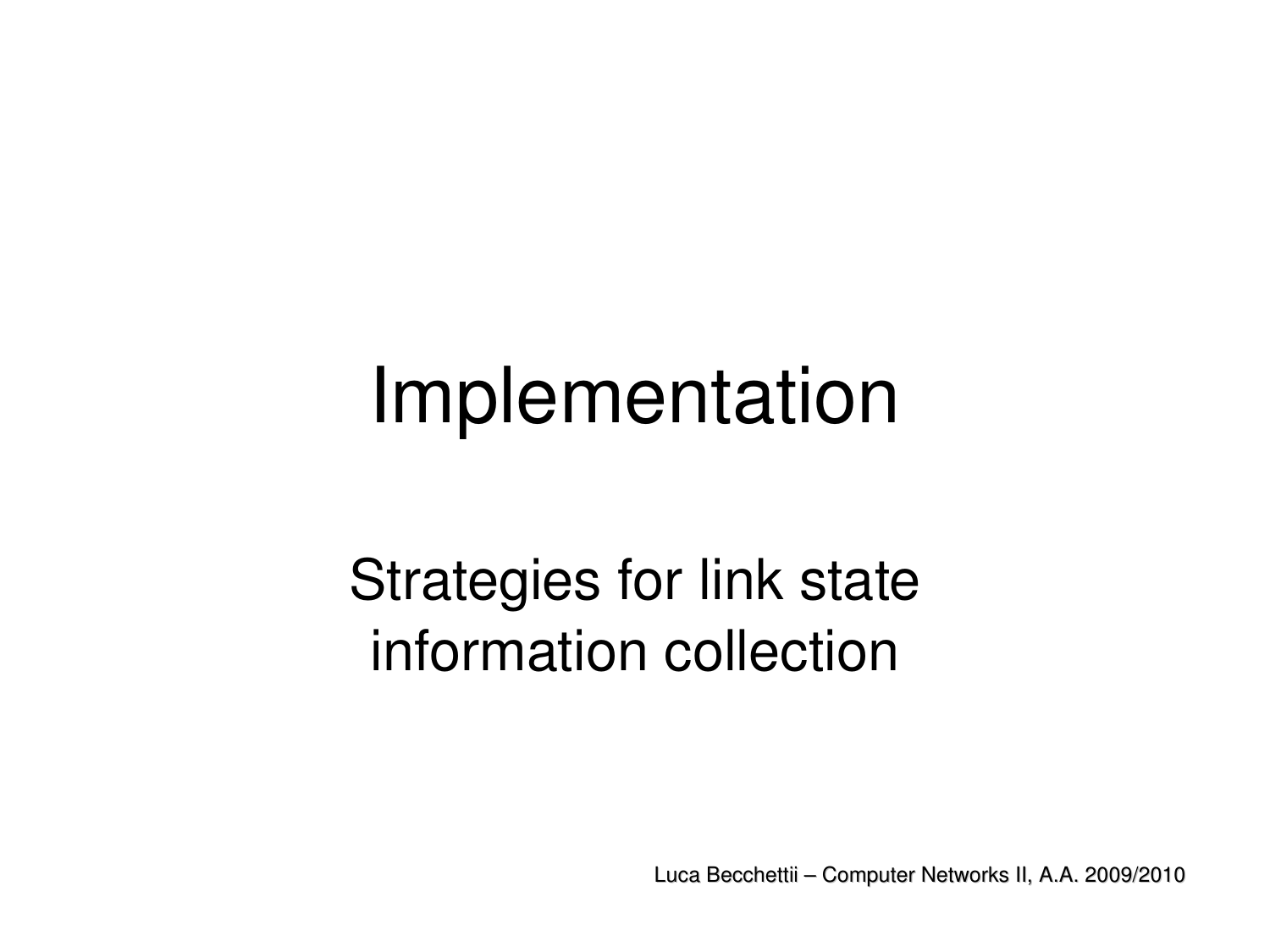# Link State

- Dijkstra requires full knowledge of network at every router
- Technique: Reliable flooding
	- Node sends own link-state info to all neighbours
	- A node receiving link-state info forwards it to neighbours
	- Periodic updates
	- Use TTL to eliminate obsolete information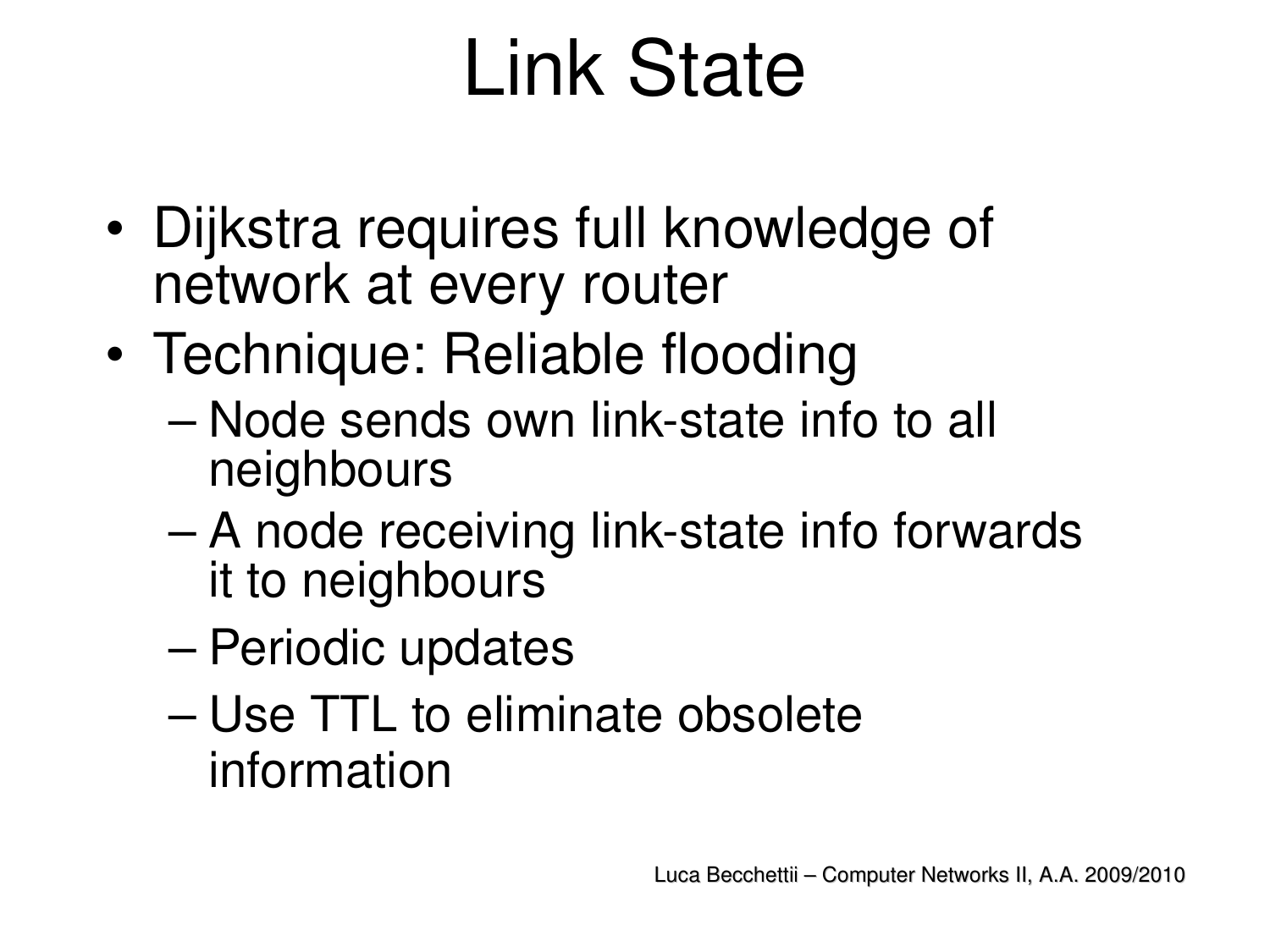# **L**ink **S**tate **P**ackets

- ID of node that generated packet
- List (neighbour, cost of link to neighbour)
- SEQNO
- TTL

- LSP generation
	- Timer expires
	- Topology/link costs change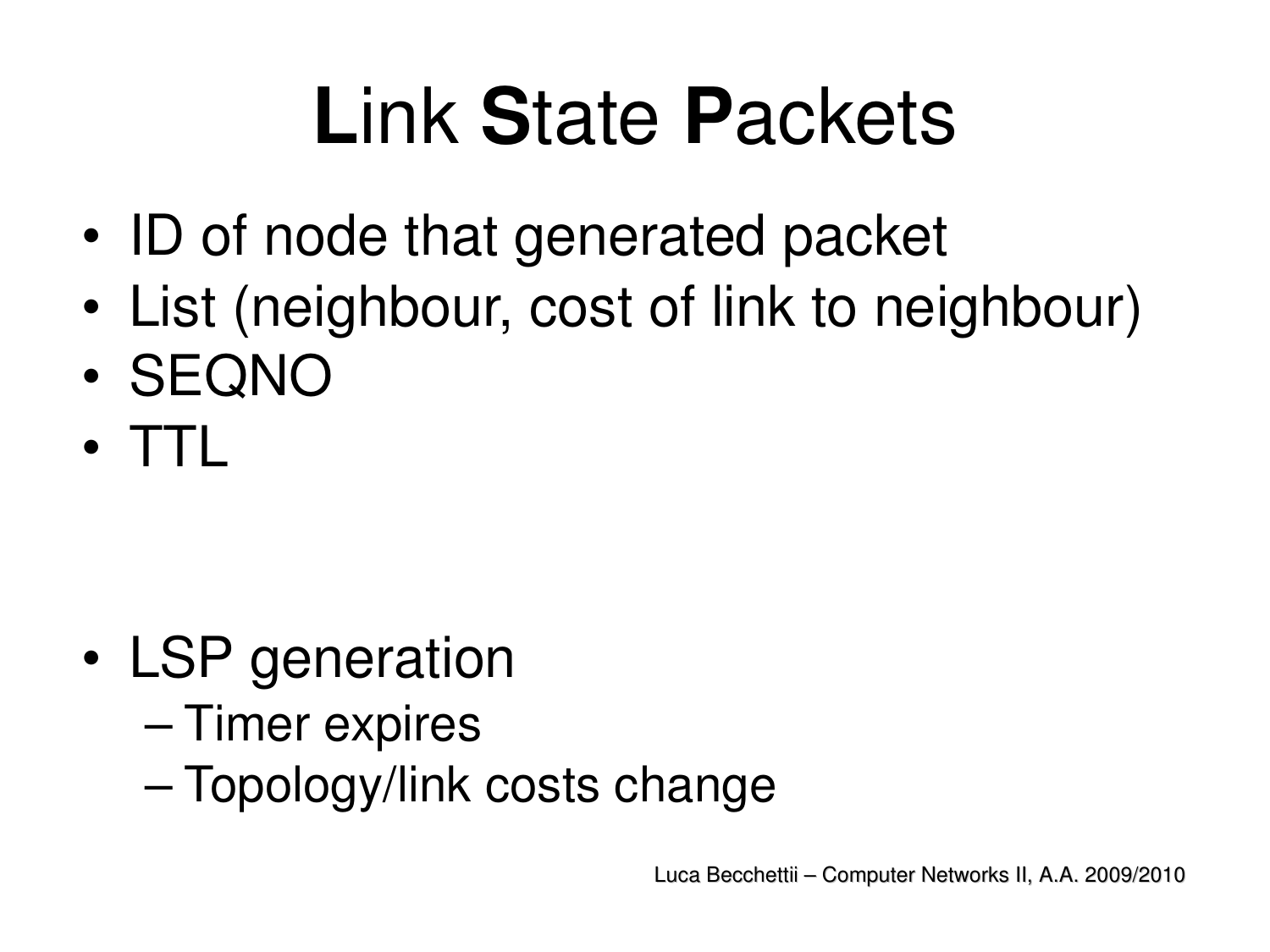# **L**ink **S**tate **P**ackets

#### • **Reliable flooding**

- store most recent LSP from each node
- forward LSP to all nodes except one that sent it
- generate new LSP periodically
	- increment SEQNO
- start SEQNO at 0 when reboot
- decrement TTL of each stored LSP
	- $\cdot$  discard when TTL=0







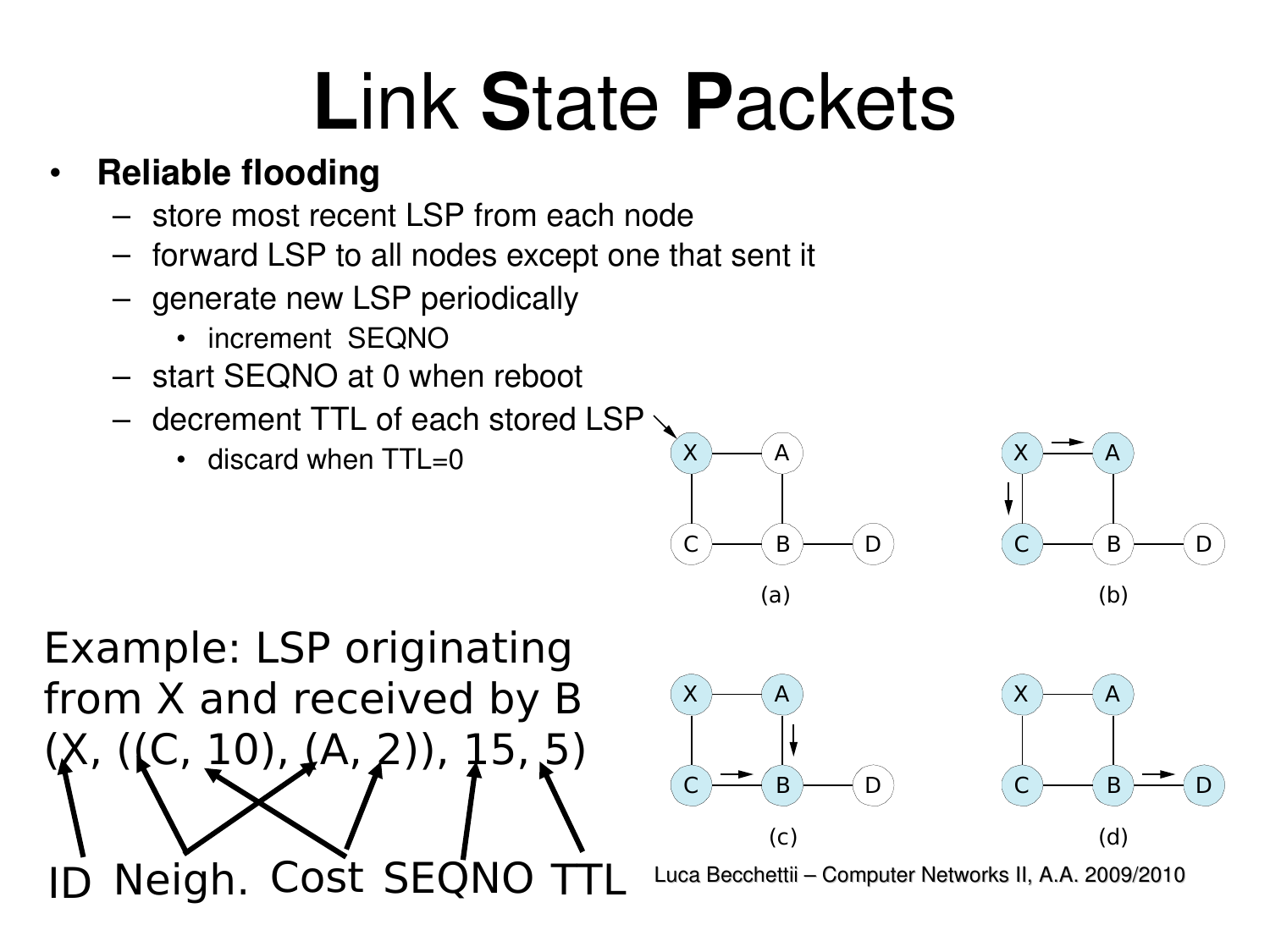## Link State - recap.

- For every router at start up or by any change : send LSA (Link State Advertisement)
	- LSA contains LSP with link state info for all links connected to router
- Router exchange link state info using flooding
- As soon as router's DB complete: compute Shortest Path Tree towards all other routers
- Generate routing table:
	- Generic entry: (dest, cost, next hop)
- Update upon changes